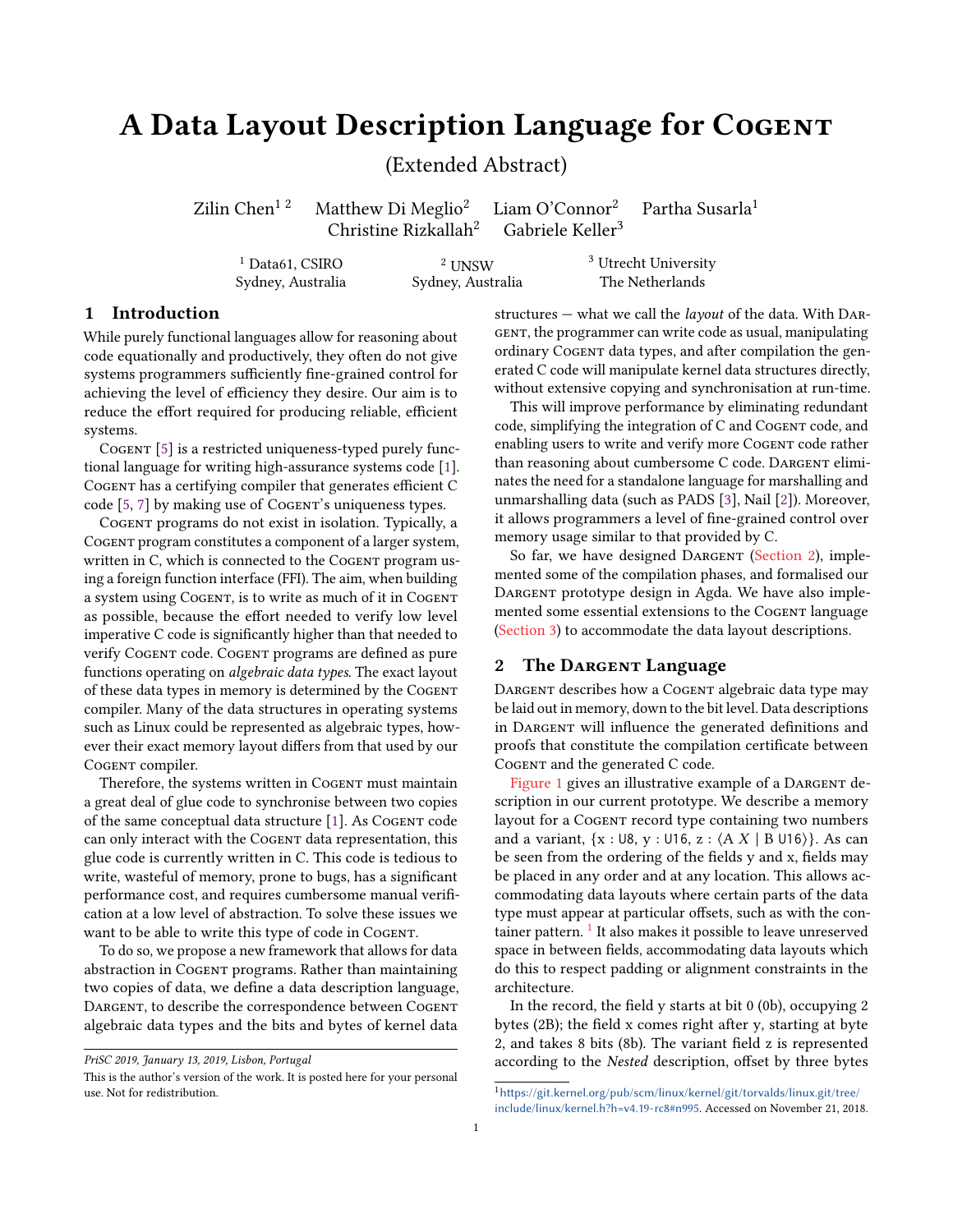<span id="page-1-1"></span>

Figure 1. A COGENT type (upper-right) laid out (lower-right) according to a DARGENT spec (left).

(3B). That Nested description reserves the third bit of the first byte (the fourth byte of the original object) to determine which of the two constructors A and B is active. If the bit is 1, the constructor  $A$  is active, with the additional pointer-to- $X$ payload stored at a one-byte offset (the fifth to eighth bytes of the original object). If the bit is 0, the constructor B is active, with the U16 payload stored at a three byte offset (the seventh and eighth byte of the original object).

#### <span id="page-1-0"></span>3 Extensions to COGENT

A number of extensions must be made to COGENT to accommodate our new data layout description framework.

Type system The type system needs to incorporate DAR-GENT data layouts. In COGENT, there are two types of records: (heap-allocated) boxed records and (stack-allocated) unboxed records. Previously, we proposed an explicit pointer type to carry data layout information [\[6\]](#page-2-5). However, such a pointer type would merely be a special case of a boxed record with only one field. Therefore, boxed records are the only toplevel heap-allocated datatypes that need to be laid out. Thus DARGENT descriptions should be attached to boxed records.

Code generator The code generator needs to compile each abstract read and write operation on Cogent data types to the equivalent concrete operation in C using information provided by DARGENT. Furthermore, because COGENT programs often copy (parts of) heap allocated objects to the stack, the compiler must also generate code to convert between the stack and heap representations of each heap-allocated type.

Verification framework COGENT has a certifying compiler [\[5,](#page-2-0) [7\]](#page-2-2) which in addition to C code, produces a shallow embedding of Cogent in Isabelle/HOL and a formal proof that the generated C code refines the shallow embedding. Any correctness theorem proven about the shallow embedding also applies to the generated C. We plan to update our verification framework to account for DARGENT. The C se-mantics [\[4,](#page-2-6) [8\]](#page-2-7) our COGENT compiler relies on does not allow a reinterpretation or multiple interpretations of heap objects. This limitation has an inevitable impact on our DARGENT design and on our DARGENT compiler implementation. To

account for this, the compiler explicitly generates setter and getter functions for abstract datatypes embedded in a composite type, such as records. When we update our verification framework, we will have to axiomatize the correctness of these setter and getter functions. While they cannot be verified in our C framework, their implementations should be so trivial that their correctness can be established by inspection.

## **4 Extensions to DARGENT**

The prototype data description language and framework envisioned here only scratches the surface of the potential use cases of Dargent. In addition to several syntactic improvements, we plan to extend our initial prototype of DARGENT to support a number of additional semantic features.

Tighter C Integration To access a data structure defined in C, one must define a highly platform-specific DARGENT layout that matches the alignment, padding, integer size, and pointer size of the architecture and C compiler being used. Ideally, we would like to be able to automate this process, replicating the exact layout decisions made by the C compiler so that C definitions can automatically be converted into DARGENT for each compiler and architecture being used.

Layout Polymorphism By taking a Cogentr program and adding DARGENT layout descriptions, we mix the abstract functional model with concrete implementation details. Thus we cannot simply run the same program with different heap layouts without changing either the program or the layout. A Cogent program that does not make use of kernel APIs or foreign C functions can be defined independently of the layout used. For this reason, we plan to extend CoGENT to support layout polymorphism. Such a feature would allow Cogent functions to be defined generically for any layout, and instantiated to particular layouts by the compiler, based on their call-sites.

Expressiveness Our DARGENT prototype currently supports a limited form of layouts. We plan to extend DARGENT to allow for defining bit- and byte-level endianness, necessary for implementing network protocols, dynamically sized data, dependent fields, and constraints on permissible values.